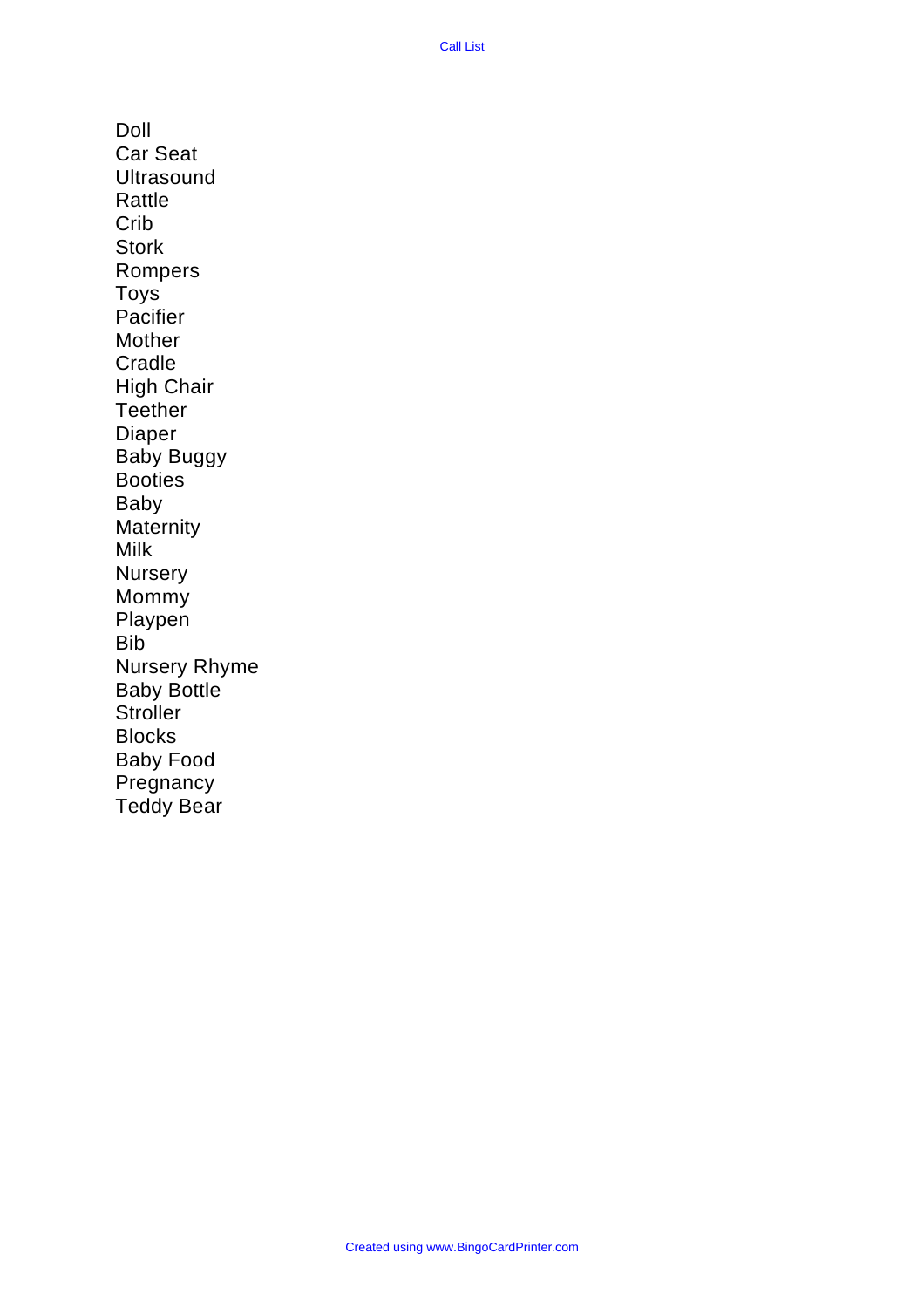| $\mathbf B$        |                 | N                           | G                           |                         |
|--------------------|-----------------|-----------------------------|-----------------------------|-------------------------|
| Doll               | <b>Stork</b>    | Cradle                      | <b>Baby</b><br><b>Buggy</b> | <b>Nursery</b>          |
| Car<br><b>Seat</b> | Rompers         | High<br>Chair               | <b>Booties</b>              | <b>Mommy</b>            |
| <b>Ultrasound</b>  | <b>Toys</b>     | <b>Free</b><br><b>Space</b> | <b>Baby</b>                 | Playpen                 |
| <b>Rattle</b>      | <b>Pacifier</b> | <b>Teether</b>              | <b>Maternity</b>            | <b>Bib</b>              |
| Crib               | <b>Mother</b>   | Diaper                      | <b>Milk</b>                 | <b>Nursery</b><br>Rhyme |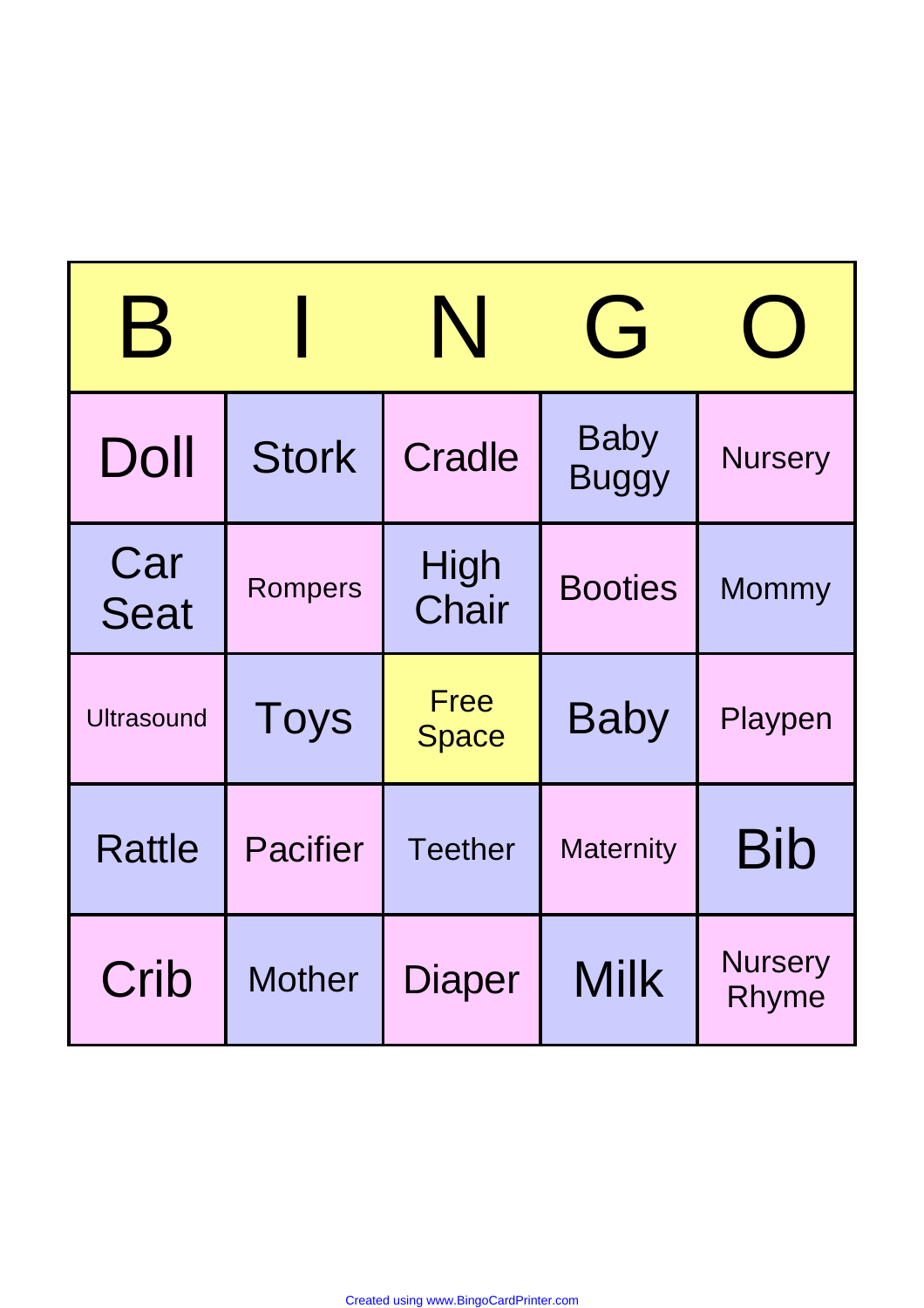| $\bm{\mathsf{B}}$       |             | N                            | G                           |                             |
|-------------------------|-------------|------------------------------|-----------------------------|-----------------------------|
| <b>Booties</b>          | <b>Milk</b> | <b>Teether</b>               | Car<br><b>Seat</b>          | <b>Baby</b><br><b>Buggy</b> |
| <b>Maternity</b>        | Playpen     | <b>Ultrasound</b>            | Bib                         | <b>Rattle</b>               |
| <b>Mother</b>           | Pregnancy   | <b>Free</b><br><b>Space</b>  | <b>Nursery</b>              | High<br>Chair               |
| Doll                    | Mommy       | <b>Rompers</b>               | <b>Pacifier</b>             | <b>Stroller</b>             |
| <b>Nursery</b><br>Rhyme | <b>Toys</b> | <b>Baby</b><br><b>Bottle</b> | <b>Teddy</b><br><b>Bear</b> | <b>Baby</b><br>Food         |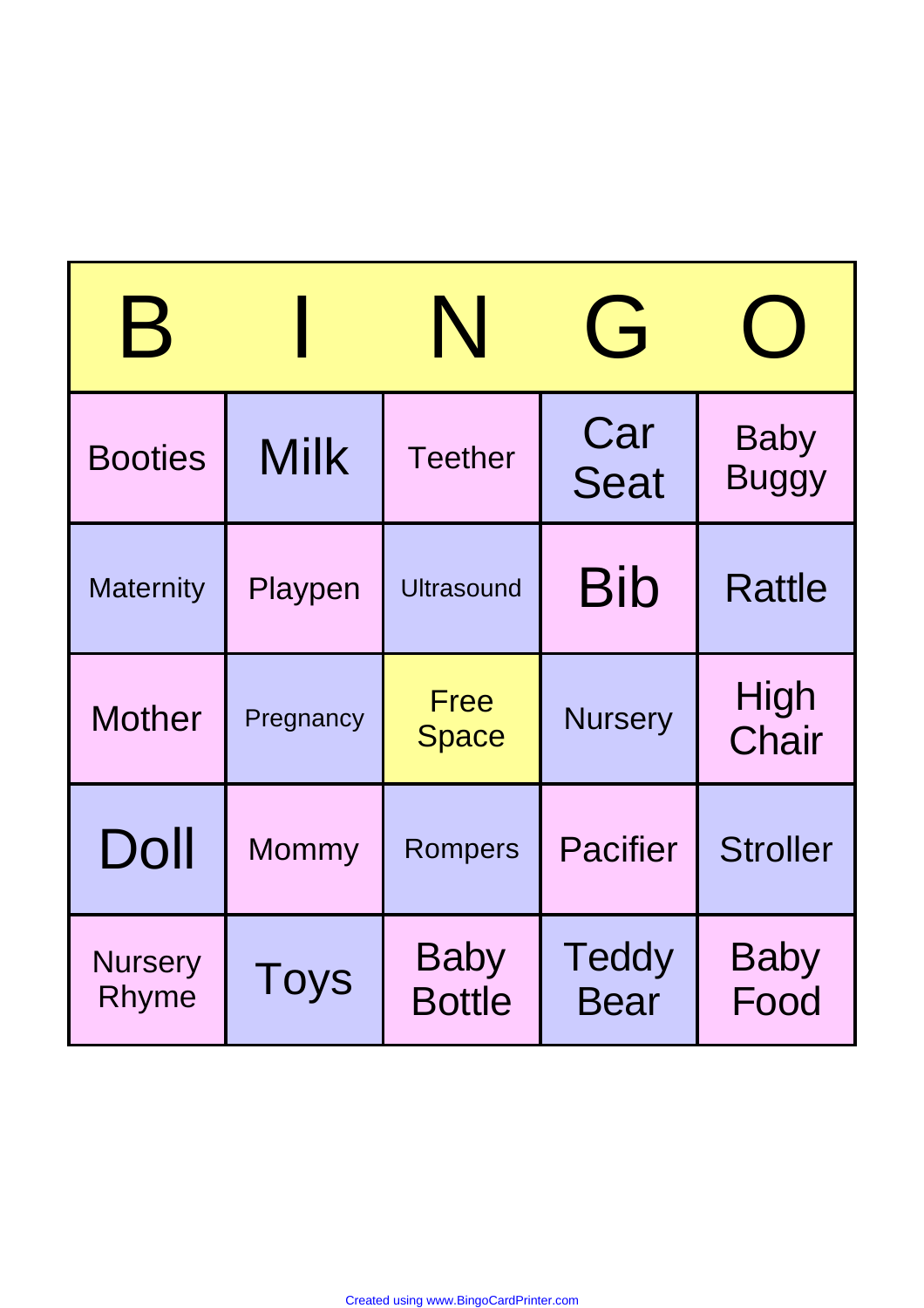| B                    |                              | N                    | $\overline{\mathsf{G}}$ |                             |
|----------------------|------------------------------|----------------------|-------------------------|-----------------------------|
| High<br>Chair        | <b>Baby</b><br><b>Bottle</b> | <b>Teether</b>       | <b>Maternity</b>        | <b>Baby</b><br>Food         |
| Car<br><b>Seat</b>   | <b>Bib</b>                   | <b>Cradle</b>        | <b>Stork</b>            | <b>Baby</b><br><b>Buggy</b> |
| <b>Rattle</b>        | Diaper                       | Free<br><b>Space</b> | Crib                    | <b>Stroller</b>             |
| Teddy<br><b>Bear</b> | Doll                         | <b>Booties</b>       | <b>Nursery</b><br>Rhyme | Playpen                     |
| <b>Baby</b>          | Toys                         | <b>Nursery</b>       | Pregnancy               | Rompers                     |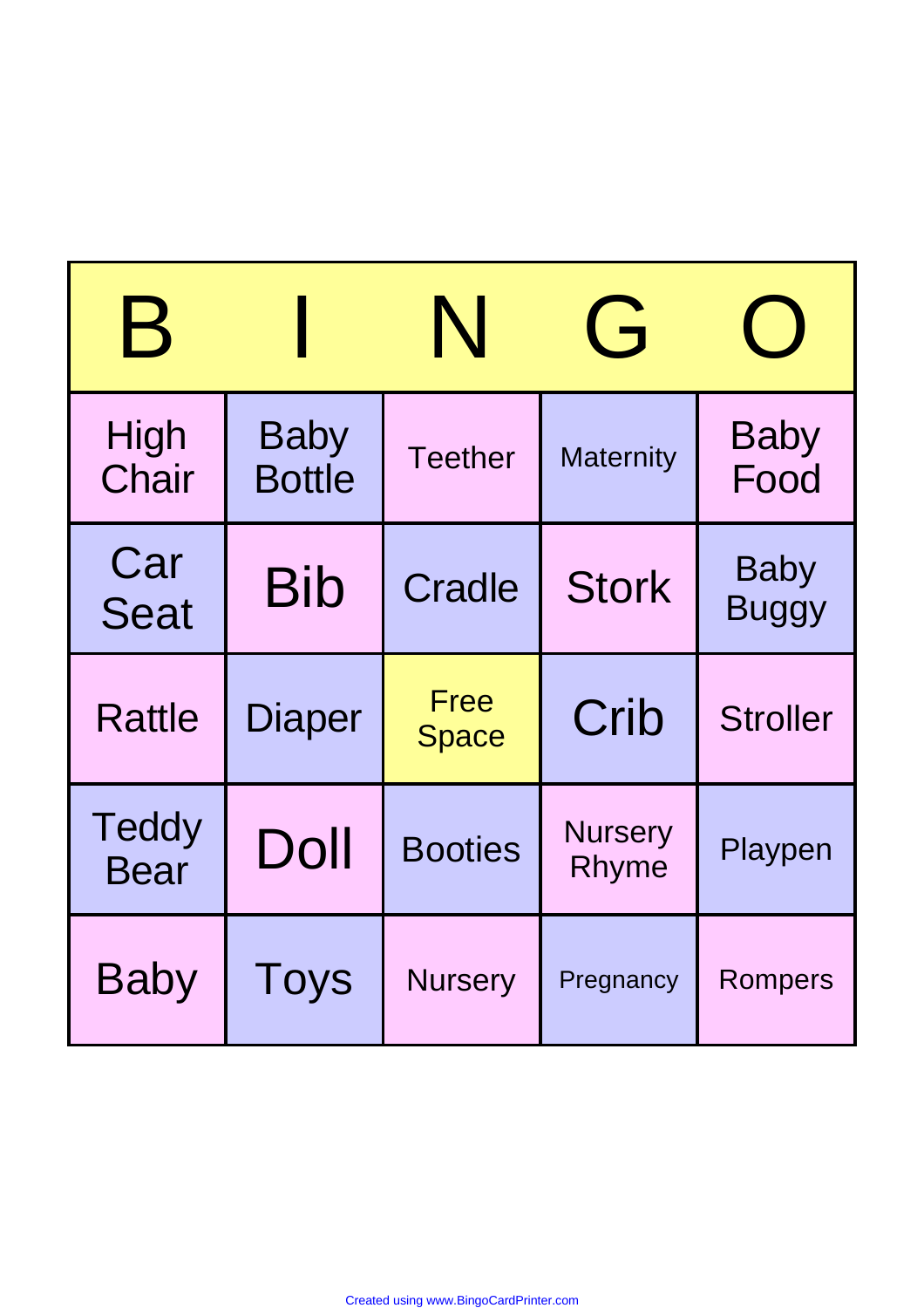| $\bm{\mathsf{B}}$            |                  | N                           | $\overrightarrow{ }$ |                     |
|------------------------------|------------------|-----------------------------|----------------------|---------------------|
| <b>Baby</b><br><b>Bottle</b> | <b>Maternity</b> | Playpen                     | <b>Milk</b>          | Mommy               |
| <b>Booties</b>               | <b>Rompers</b>   | Crib                        | <b>Nursery</b>       | Car<br><b>Seat</b>  |
| <b>Cradle</b>                | <b>Pacifier</b>  | <b>Free</b><br><b>Space</b> | <b>Teether</b>       | <b>Baby</b><br>Food |
| <b>Nursery</b><br>Rhyme      | <b>Bib</b>       | <b>Ultrasound</b>           | <b>Toys</b>          | Doll                |
| Pregnancy                    | <b>Stork</b>     | High<br>Chair               | <b>Baby</b>          | <b>Stroller</b>     |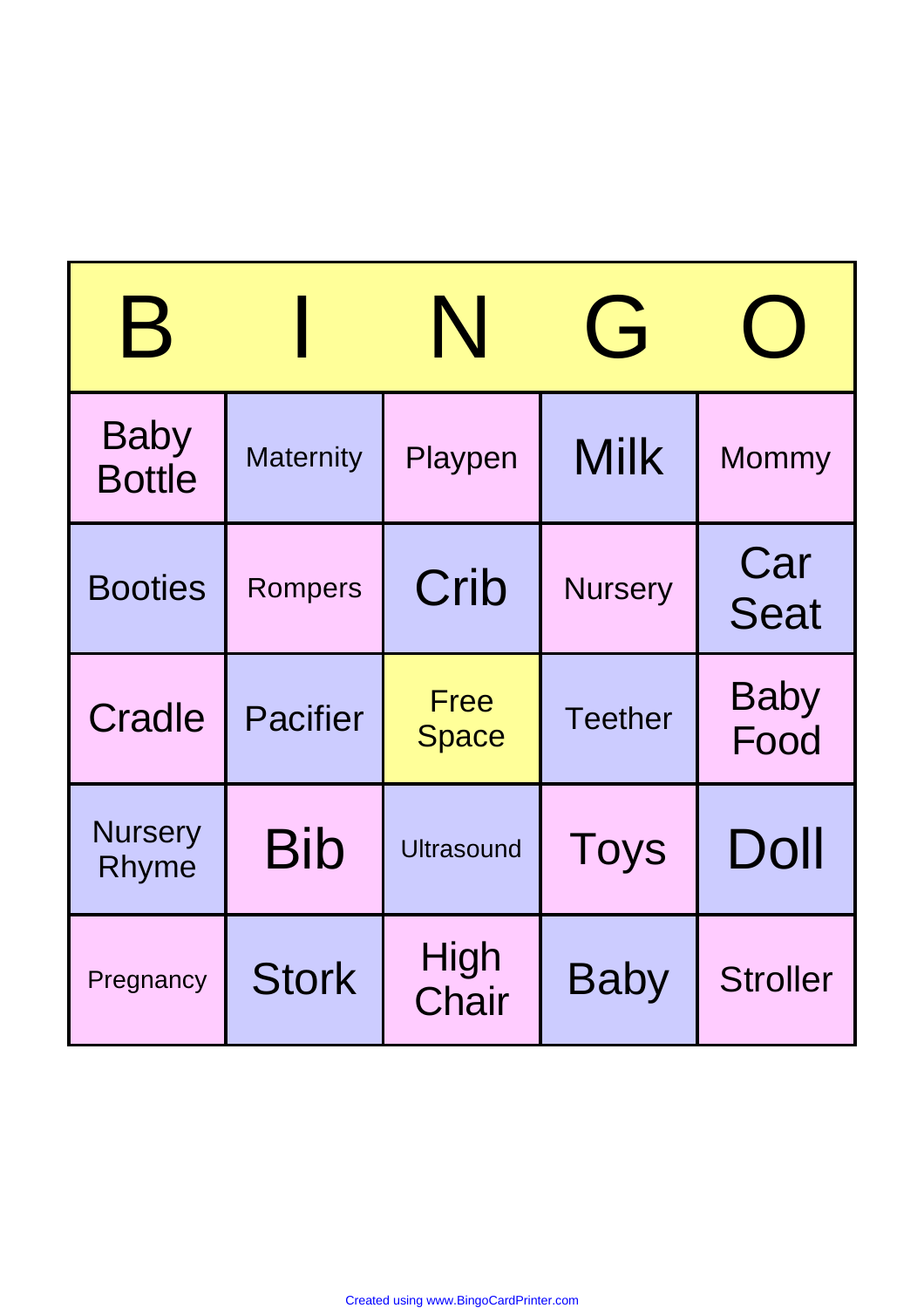| $\bm{\mathsf{B}}$  |                      | N                       | G                   |                              |
|--------------------|----------------------|-------------------------|---------------------|------------------------------|
| Crib               | <b>Diaper</b>        | <b>Nursery</b>          | <b>Baby</b><br>Food | <b>Stroller</b>              |
| <b>Milk</b>        | Teddy<br><b>Bear</b> | <b>Nursery</b><br>Rhyme | <b>Teether</b>      | High<br>Chair                |
| Car<br><b>Seat</b> | Rompers              | Free<br><b>Space</b>    | <b>Maternity</b>    | <b>Baby</b><br><b>Bottle</b> |
| <b>Rattle</b>      | <b>Pacifier</b>      | <b>Mother</b>           | <b>Toys</b>         | <b>Ultrasound</b>            |
| Mommy              | Pregnancy            | <b>Booties</b>          | Cradle              | Playpen                      |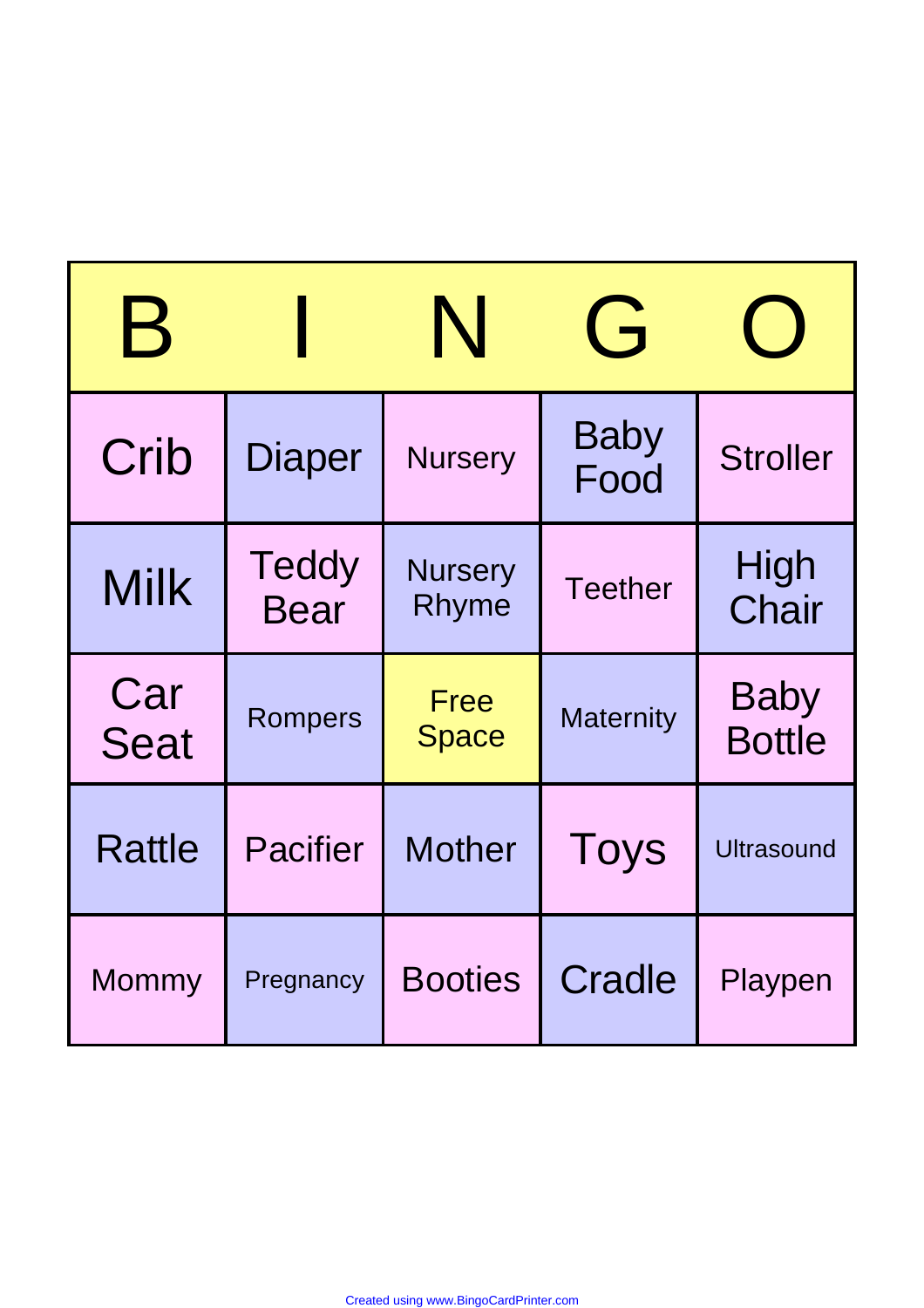| $\bm{\mathsf{B}}$           |                   | N                            | $\overrightarrow{ }$ |               |
|-----------------------------|-------------------|------------------------------|----------------------|---------------|
| <b>Booties</b>              | <b>Cradle</b>     | <b>Nursery</b>               | <b>Teether</b>       | Toys          |
| High<br>Chair               | <b>Ultrasound</b> | <b>Baby</b><br>Food          | <b>Stork</b>         | <b>Rattle</b> |
| Doll                        | <b>Baby</b>       | Free<br><b>Space</b>         | Car<br><b>Seat</b>   | <b>Milk</b>   |
| <b>Baby</b><br><b>Buggy</b> | <b>Mother</b>     | <b>Baby</b><br><b>Bottle</b> | <b>Rompers</b>       | Crib          |
| <b>Maternity</b>            | Playpen           | <b>Stroller</b>              | <b>Pacifier</b>      | Diaper        |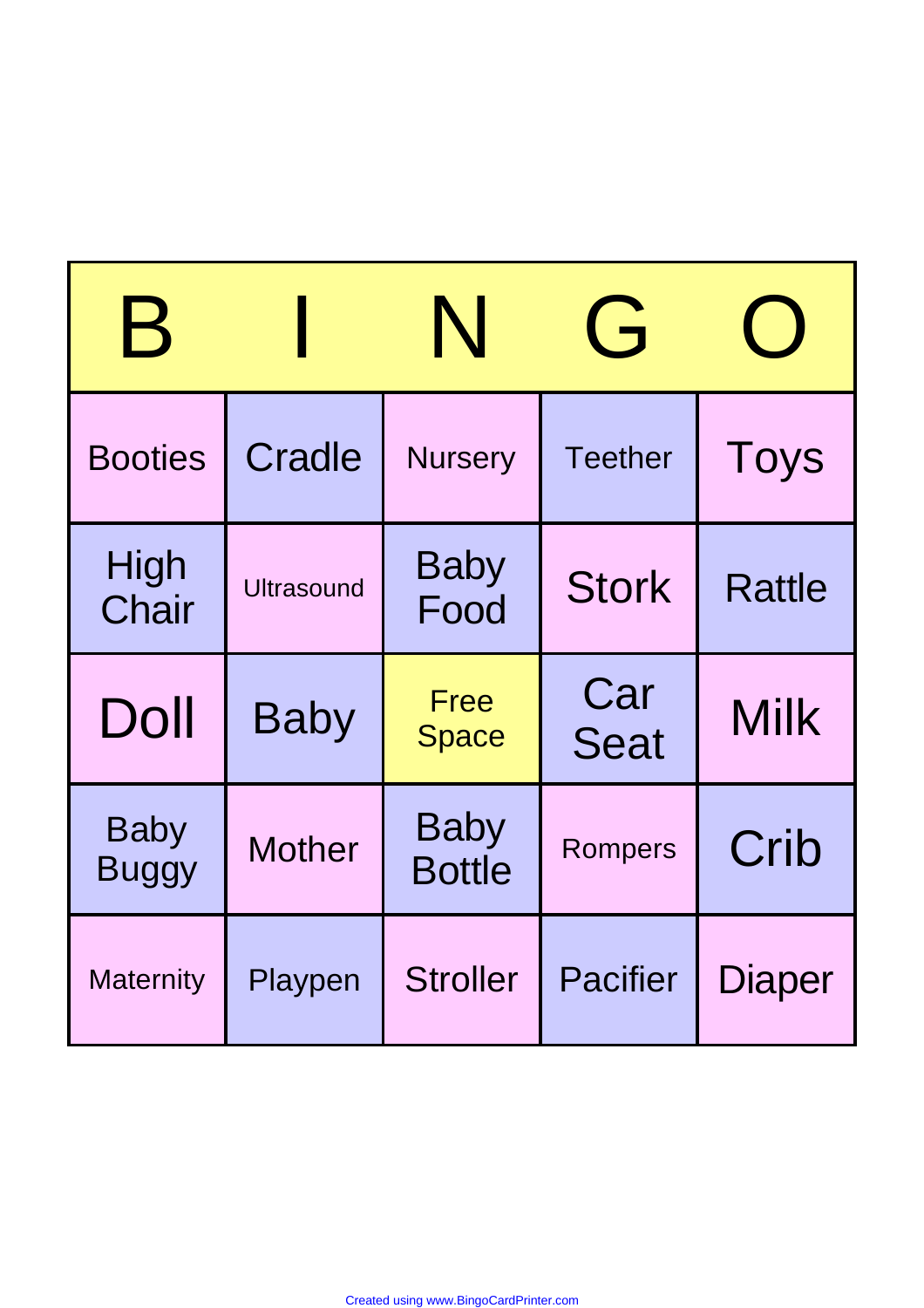| $\bm{\mathsf{B}}$            |                         | N                           | $\overrightarrow{ }$        |                   |
|------------------------------|-------------------------|-----------------------------|-----------------------------|-------------------|
| <b>Mother</b>                | <b>Rattle</b>           | <b>Stork</b>                | Crib                        | <b>Booties</b>    |
| Car<br><b>Seat</b>           | Diaper                  | <b>Baby</b><br>Food         | <b>Stroller</b>             | <b>Maternity</b>  |
| <b>Baby</b><br><b>Buggy</b>  | Doll                    | <b>Free</b><br><b>Space</b> | <b>Teddy</b><br><b>Bear</b> | <b>Teether</b>    |
| Pregnancy                    | <b>Nursery</b><br>Rhyme | <b>Nursery</b>              | <b>Baby</b>                 | <b>Bib</b>        |
| <b>Baby</b><br><b>Bottle</b> | <b>Milk</b>             | High<br>Chair               | <b>Mommy</b>                | <b>Ultrasound</b> |